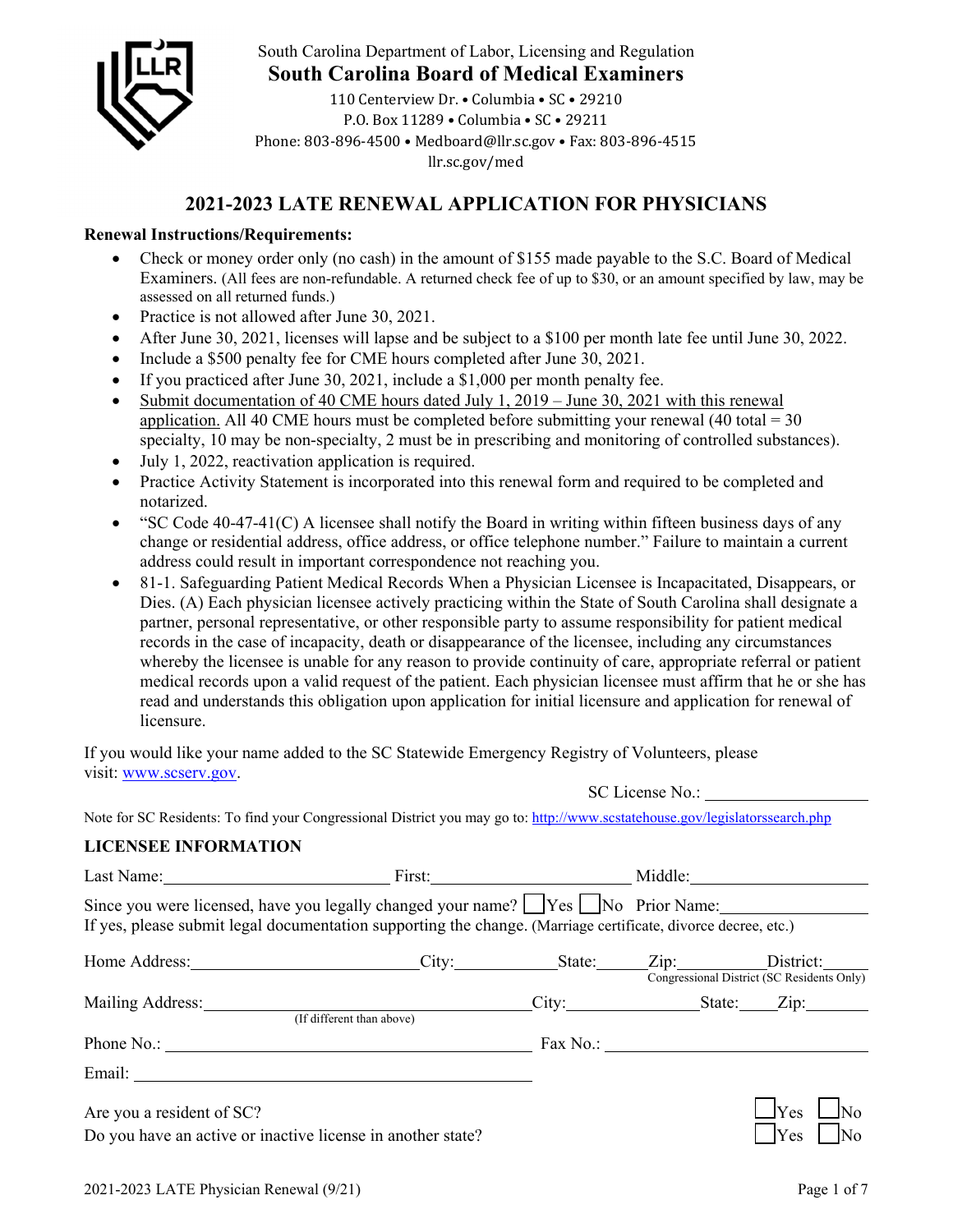| Yes<br>$\log$<br>Are you currently in a residency training or fellowship program?                                                                                                                                              |                                                                                                                       |                                    |  |  |  |  |
|--------------------------------------------------------------------------------------------------------------------------------------------------------------------------------------------------------------------------------|-----------------------------------------------------------------------------------------------------------------------|------------------------------------|--|--|--|--|
| Specify training program:                                                                                                                                                                                                      |                                                                                                                       |                                    |  |  |  |  |
| $\frac{1}{2}$ Yes $\frac{1}{2}$ No<br>Do you plan to be in the military during the coming year?<br>United States: Air Force   Army   Coast Guard   Marine Corps<br>Navy                                                        |                                                                                                                       |                                    |  |  |  |  |
| <b>Activity Status (Check one only):</b>                                                                                                                                                                                       |                                                                                                                       |                                    |  |  |  |  |
| Active Practice, in SC                                                                                                                                                                                                         |                                                                                                                       | Active Practice, Out-of-State:     |  |  |  |  |
| Active Practice, Volunteer work only                                                                                                                                                                                           |                                                                                                                       | Not Currently Practicing, Disabled |  |  |  |  |
|                                                                                                                                                                                                                                | Resident-in-Training<br>Not Currently Practicing, Seeking Licensed Practice                                           |                                    |  |  |  |  |
| Not Currently Practicing, Not Seeking Licensed Practice                                                                                                                                                                        | Retired                                                                                                               | Other                              |  |  |  |  |
| Do you use telemedicine to deliver services to patients located in South Carolina?                                                                                                                                             |                                                                                                                       | <b>IYes</b><br>$\overline{N}_{0}$  |  |  |  |  |
| PRIMARY EMPLOYMENT INFORMATION                                                                                                                                                                                                 |                                                                                                                       |                                    |  |  |  |  |
| Business Name (Primary Place of Practice):                                                                                                                                                                                     |                                                                                                                       |                                    |  |  |  |  |
| Check here if your position at your primary place of practice is best described as "Hospitalist"                                                                                                                               |                                                                                                                       |                                    |  |  |  |  |
| Business Address: City: City: State: Zip:                                                                                                                                                                                      |                                                                                                                       |                                    |  |  |  |  |
| Bus. County: Bus. Phone No.: Bus. Phone No.: Bus. Fax No.: Bus. Fax No.: Bus. Fax No.: Bus. Fax No.: Bus. Fax No.: Bus. Fax No.: Bus. Fax No.: Bus. Fax No.: Bus. Fax No.: Bus. Fax No.: Bus. Fax No.: Bus. Fax No.: Bus. Fax  |                                                                                                                       |                                    |  |  |  |  |
|                                                                                                                                                                                                                                |                                                                                                                       |                                    |  |  |  |  |
| Is your Primary Place of Practice owned by a hospital or health system?                                                                                                                                                        |                                                                                                                       | $Yes$   No                         |  |  |  |  |
| <b>Primary Practice Setting (Where patients are seen):</b>                                                                                                                                                                     |                                                                                                                       |                                    |  |  |  |  |
| 44 Admin/Regulatory Hlth Agency                                                                                                                                                                                                | 50 Business Establishment                                                                                             | 20 Com Hlth Ctr/Rural Hlth Cln     |  |  |  |  |
| 21 Fed Military Hlth Facility                                                                                                                                                                                                  | 22 Fed Non-Military Hlth Facility                                                                                     | 27 Free-Standing Amb Surg Ctr      |  |  |  |  |
| 13 Free-Standing Clinic<br>29 Free-Standing ER/Urgent Care<br>11 Hosp, Non-Fed General                                                                                                                                         |                                                                                                                       |                                    |  |  |  |  |
| 23 Hosp, Non-Fed Psy                                                                                                                                                                                                           | 24 Hospital, Non-Fed Rehab<br>14 Outpat Mental Hlth Clinc                                                             |                                    |  |  |  |  |
|                                                                                                                                                                                                                                | 15 Private Office<br>71 Other<br>31 Univ/College of Med                                                               |                                    |  |  |  |  |
| <b>Form of Practice (Source of Income):</b>                                                                                                                                                                                    |                                                                                                                       |                                    |  |  |  |  |
| 32 County Government                                                                                                                                                                                                           | 34 Fed Civilian (Incl. USPHS)                                                                                         | 35 Fed Military                    |  |  |  |  |
| 28 Non-Profit Hlth Agency                                                                                                                                                                                                      | 25 Other Private Emp                                                                                                  | 43 Resident/Intern Training        |  |  |  |  |
| 11 Self, Solo                                                                                                                                                                                                                  | 13 Self, Group, Same Specialty                                                                                        | 14 Self, Group, Multi-Specialty    |  |  |  |  |
| 33 State Gov                                                                                                                                                                                                                   | 44 Volunteer                                                                                                          | 42 Other                           |  |  |  |  |
| <b>SECONDARY EMPLOYMENT INFORMATION</b>                                                                                                                                                                                        |                                                                                                                       |                                    |  |  |  |  |
| Business Name: 1988. [19] Dusiness Name: 1988. [19] Dusiness Name: 1988. [19] Dusiness Name: 1988. [19] Dusiness Name: 1988. [19] Dusiness Name: 1988. [19] Dusiness Name: 1988. [19] Dusiness Name: 1988. [19] Dusiness Name: |                                                                                                                       |                                    |  |  |  |  |
| Business Address: City: City: State: Zip: City:                                                                                                                                                                                |                                                                                                                       |                                    |  |  |  |  |
|                                                                                                                                                                                                                                |                                                                                                                       |                                    |  |  |  |  |
| Bus. Email:                                                                                                                                                                                                                    | <u> 1989 - Johann Stoff, deutscher Stoff, der Stoff, der Stoff, der Stoff, der Stoff, der Stoff, der Stoff, der S</u> |                                    |  |  |  |  |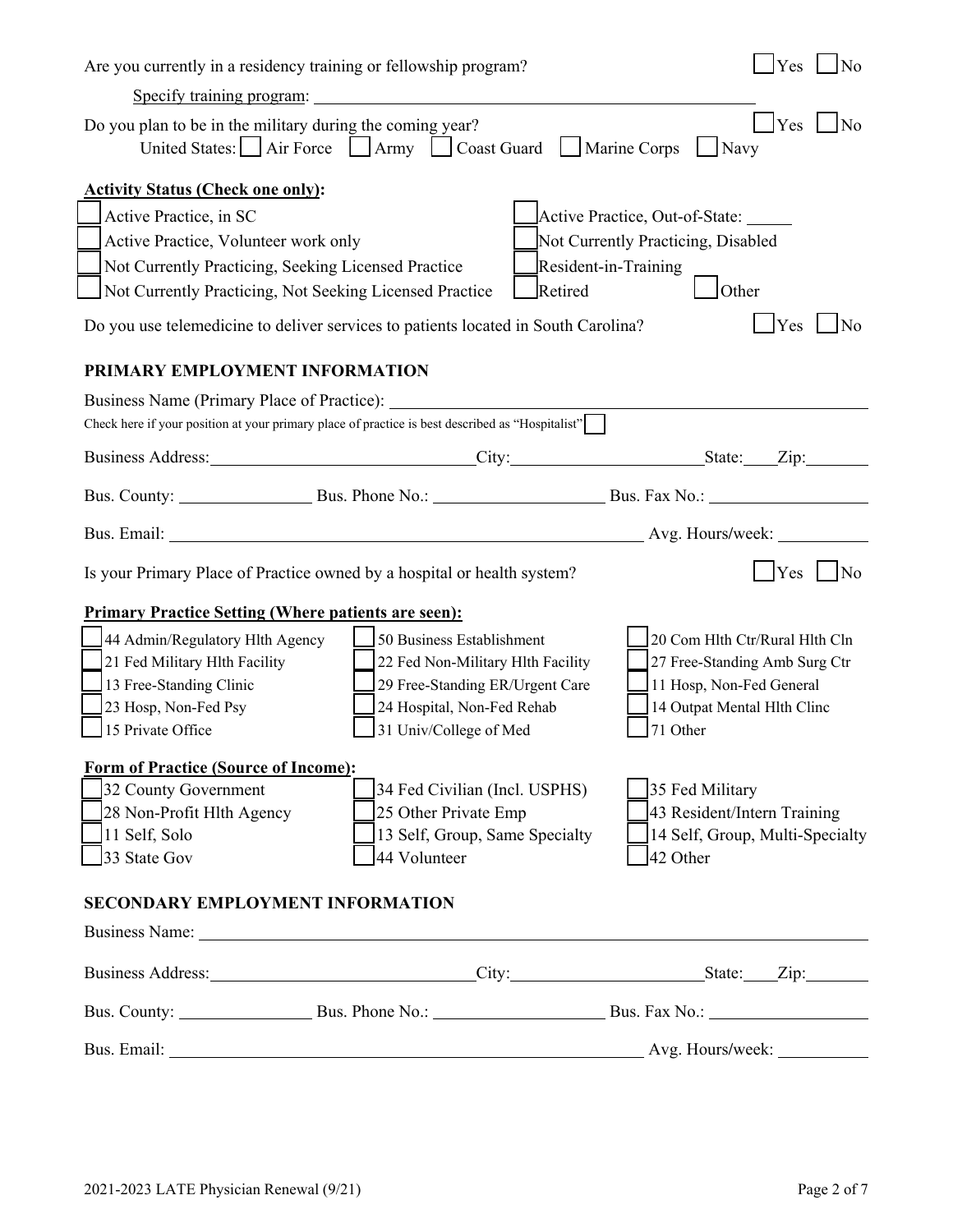| <b>Second Practice Setting (Where patients are seen):</b>                |                                                                                                                  |                                                                                                                                        |  |  |  |
|--------------------------------------------------------------------------|------------------------------------------------------------------------------------------------------------------|----------------------------------------------------------------------------------------------------------------------------------------|--|--|--|
| 44 Admin/Regulatory Hlth Agency                                          | 50 Business Establishment                                                                                        | 20 Com Hlth Ctr/Rural Hlth Cln                                                                                                         |  |  |  |
| 21 Fed Military Hlth Facility                                            | 22 Fed Non-Military Hlth Facility                                                                                | 27 Free-Standing Amb Surg Ctr                                                                                                          |  |  |  |
| 13 Free-Standing Clinic                                                  | 29 Free-Standing ER/Urgent Care                                                                                  | 11 Hosp, Non-Fed General                                                                                                               |  |  |  |
| 23 Hosp, Non-Fed Psy                                                     | 24 Hospital, Non-Fed Rehab                                                                                       | 14 Outpat Mental Hlth Clinc                                                                                                            |  |  |  |
| 15 Private Office                                                        | 31 Univ/College of Med                                                                                           | 71 Other                                                                                                                               |  |  |  |
| Secondary location practice specialty:                                   |                                                                                                                  |                                                                                                                                        |  |  |  |
| <b>TERTIARY EMPLOYMENT INFORMATION</b>                                   |                                                                                                                  |                                                                                                                                        |  |  |  |
| Business Name: Name:                                                     |                                                                                                                  |                                                                                                                                        |  |  |  |
|                                                                          | Business Address: City: City: State: Zip: Zip:                                                                   |                                                                                                                                        |  |  |  |
|                                                                          |                                                                                                                  |                                                                                                                                        |  |  |  |
|                                                                          |                                                                                                                  |                                                                                                                                        |  |  |  |
| <b>Tertiary Practice Setting (Where patients are seen):</b>              |                                                                                                                  |                                                                                                                                        |  |  |  |
| 44 Admin/Regulatory Hlth Agency                                          | 50 Business Establishment                                                                                        | 20 Com Hlth Ctr/Rural Hlth Cln                                                                                                         |  |  |  |
| 21 Fed Military Hlth Facility                                            | 22 Fed Non-Military Hlth Facility                                                                                | 27 Free-Standing Amb Surg Ctr                                                                                                          |  |  |  |
| 13 Free-Standing Clinic                                                  | 29 Free-Standing ER/Urgent Care                                                                                  | 11 Hosp, Non-Fed General                                                                                                               |  |  |  |
| 23 Hosp, Non-Fed Psy                                                     | 24 Hospital, Non-Fed Rehab                                                                                       | 14 Outpat Mental Hlth Clinc                                                                                                            |  |  |  |
| 15 Private Office                                                        | 31 Univ/College of Med                                                                                           | 71 Other                                                                                                                               |  |  |  |
| Tertiary location practice specialty:                                    |                                                                                                                  |                                                                                                                                        |  |  |  |
| <b>ALL PRACTICE ACTIVITIES</b>                                           |                                                                                                                  |                                                                                                                                        |  |  |  |
| <b>Hours Per Week:</b>                                                   |                                                                                                                  | Enter the approx. hours per week spent in practice across all locations                                                                |  |  |  |
| <b>Total Hours:</b>                                                      |                                                                                                                  |                                                                                                                                        |  |  |  |
| Patent Care Hours:                                                       |                                                                                                                  | Research Hours:                                                                                                                        |  |  |  |
| <b>Administration Hours:</b>                                             |                                                                                                                  |                                                                                                                                        |  |  |  |
| Teaching Hours:                                                          | <u> 1990 - Johann Barbara, martin a</u><br>Other Hours:                                                          |                                                                                                                                        |  |  |  |
|                                                                          |                                                                                                                  | the company of the company of the                                                                                                      |  |  |  |
| <b>Hours Per Week Spent In Specialties:</b>                              |                                                                                                                  | Should equal to Total Hours listed above (enter the approx. total<br>hours per week in all specialties, across all practice locations) |  |  |  |
| $\bullet$                                                                | Hours in Primary Specialty:                                                                                      |                                                                                                                                        |  |  |  |
| Secondary Specialty:<br>$\bullet$                                        | Hours in Secondary Specialty:                                                                                    | <u> 1990 - Johann Barn, mars an t-Amerikaansk kommunister (</u>                                                                        |  |  |  |
| $\bullet$                                                                | Hours in Third Specialty:                                                                                        |                                                                                                                                        |  |  |  |
| <b>List all South Carolina hospital affiliations you presently have:</b> |                                                                                                                  |                                                                                                                                        |  |  |  |
|                                                                          |                                                                                                                  |                                                                                                                                        |  |  |  |
|                                                                          | and the control of the control of the control of the control of the control of the control of the control of the |                                                                                                                                        |  |  |  |
|                                                                          |                                                                                                                  |                                                                                                                                        |  |  |  |
|                                                                          |                                                                                                                  |                                                                                                                                        |  |  |  |
| Do you perform office-based surgery as defined in S.C. Code Regs 81-96?  |                                                                                                                  | Yes<br>N <sub>o</sub>                                                                                                                  |  |  |  |

 **If Yes,** you must register with the board. Please see the regulation for detail.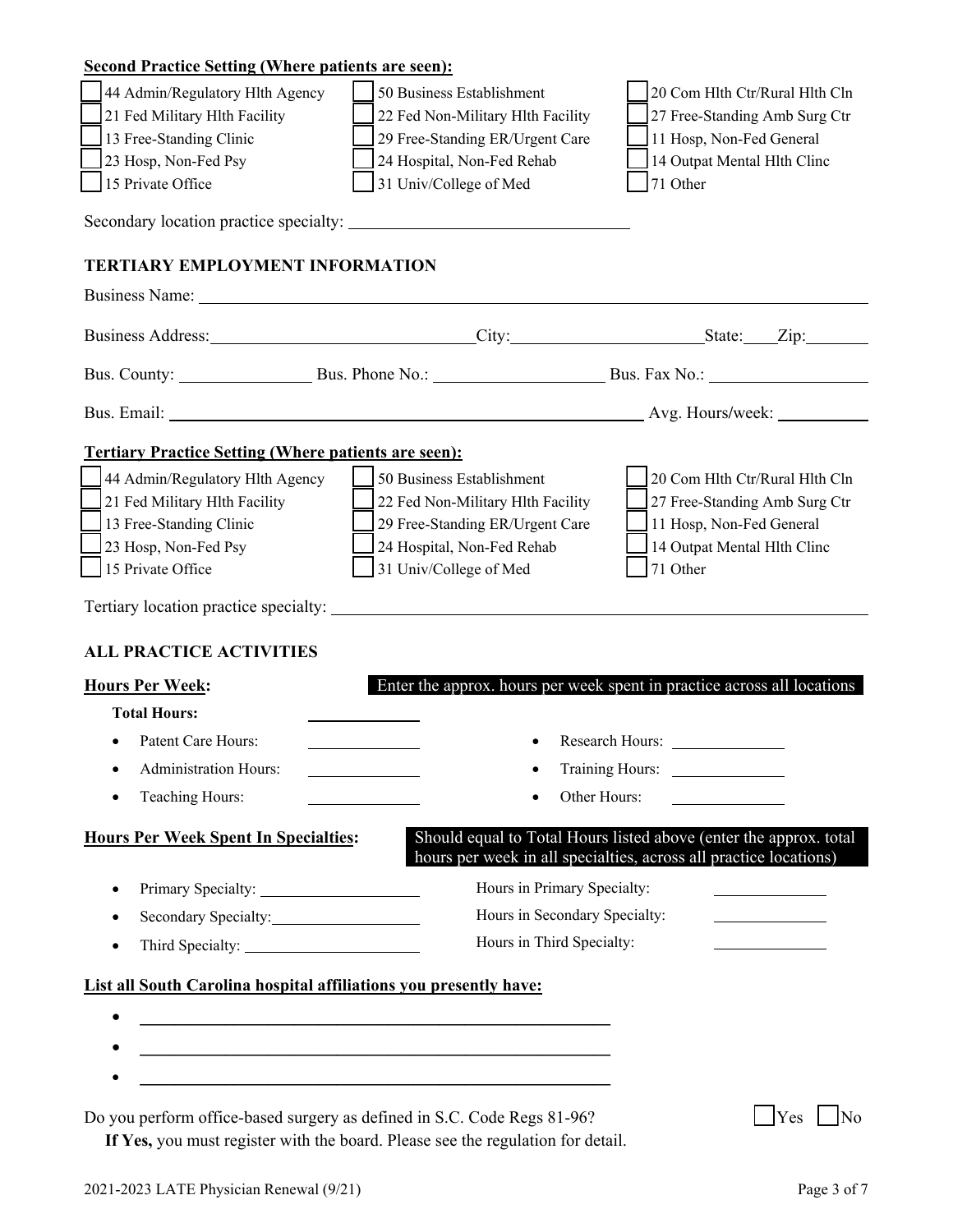#### **CONTINUING EDUCATION (CE)**

ALL 40 CME hours must be completed before submitting your renewal  $(40 \text{ total} = 30 \text{ specialist}, 10 \text{ may be non-}$ specialty, 2 must be in prescribing and monitoring of controlled substances). The Board will not maintain copies. A random audit will be conducted at the end of the renewal period requiring proof of CME documentation. To maintain your CME, licensees may submit their continuing education hours to CE Broker prior to renewing. You may activate your free CE Broker account using the following link: <www.cebroker.com/sc/account/basic>.

A list of approved Continuing Education Programs is available at www.llr.sc.gov/med/

Have you documented evidence of continuing education earned since July 1, 2019? (Licensees who are in their first renewal cycle after receiving their initial permanent license are not required to report continuing education for this renewal only. If this applies to you, please  $\epsilon$ heck yes.)

Have you documented evidence of completion of two (2) Category 1 CME hours (date range for completion  $7/1/19 - 6/30/21$  in approved procedures of prescribing and monitoring controlled substances? (Licensees who are in their first renewal cycle after receiving their initial permanent license are not required to report continuing education for this renewal only. If this applies to you, please check yes.)  $\Box$  Yes  $\Box$  No

## **PERSONAL HISTORY QUESTIONS**

If you answer Yes to any of the below questions, please attach a detailed written explanation along with any supporting documentation.

| 1. Since your last renewal (or if this is your first renewal since your initial license application), |                      |  |
|-------------------------------------------------------------------------------------------------------|----------------------|--|
| has any Order or other disciplinary action been rendered against you by any governmental              |                      |  |
| professional licensing body (other than SC Board of Medical Examiners)?                               | $\Box$ Yes $\Box$ No |  |

- 2. Since your last renewal (or if this is your first renewal since your initial license application), have any hospital privileges or other professional privileges of any kind been revoked, suspended, restricted, denied, voluntarily surrendered or relinquished? (Include the relinquishment of privileges while under investigation or pending action for any reason. Do not include the relinquishment of privileges as a result of a personal decision.)  $\Box$  Yes  $\Box$  No
- 3. Since your last renewal (or if this is your first renewal since your initial license application), have you experienced any disease or conditions, physical, mental or emotional (i.e., bipolar disease, schizophrenia, paranoia or any other psychotic disorder) that might interfere with your ability to competently and safely perform the essential functions of practice? (If you have voluntarily enrolled in Recovering Professionals Program (RPP) and have remained in full compliance, you may answer "No" with respect to any condition involving abuse of alcohol or drugs.)  $\Box$  Yes  $\Box$  No
- 4. Since your last renewal (or if this is your first renewal since your initial license application), have you been convicted, pled guilty or nolo contendere to a felony of any kind or to a non-felony crime involving drugs or moral turpitude?  $\Box$  Yes  $\Box$  No
- 5. Since your last renewal (or if this is your first renewal since your initial license application), have you voluntarily restricted or curtailed your practice other than for retirement, family leave or vacation?  $\Box$  Yes  $\Box$  No
- 6. Since your last renewal (or if this is your first renewal since your initial license application), have you changed your specialty?  $\Box$  Yes  $\Box$  No
- 7. Since your last renewal (or if this is your first renewal since your initial license application), has there been any change in the status of your lawful presence in the United States?  $\Box$  Yes  $\Box$  No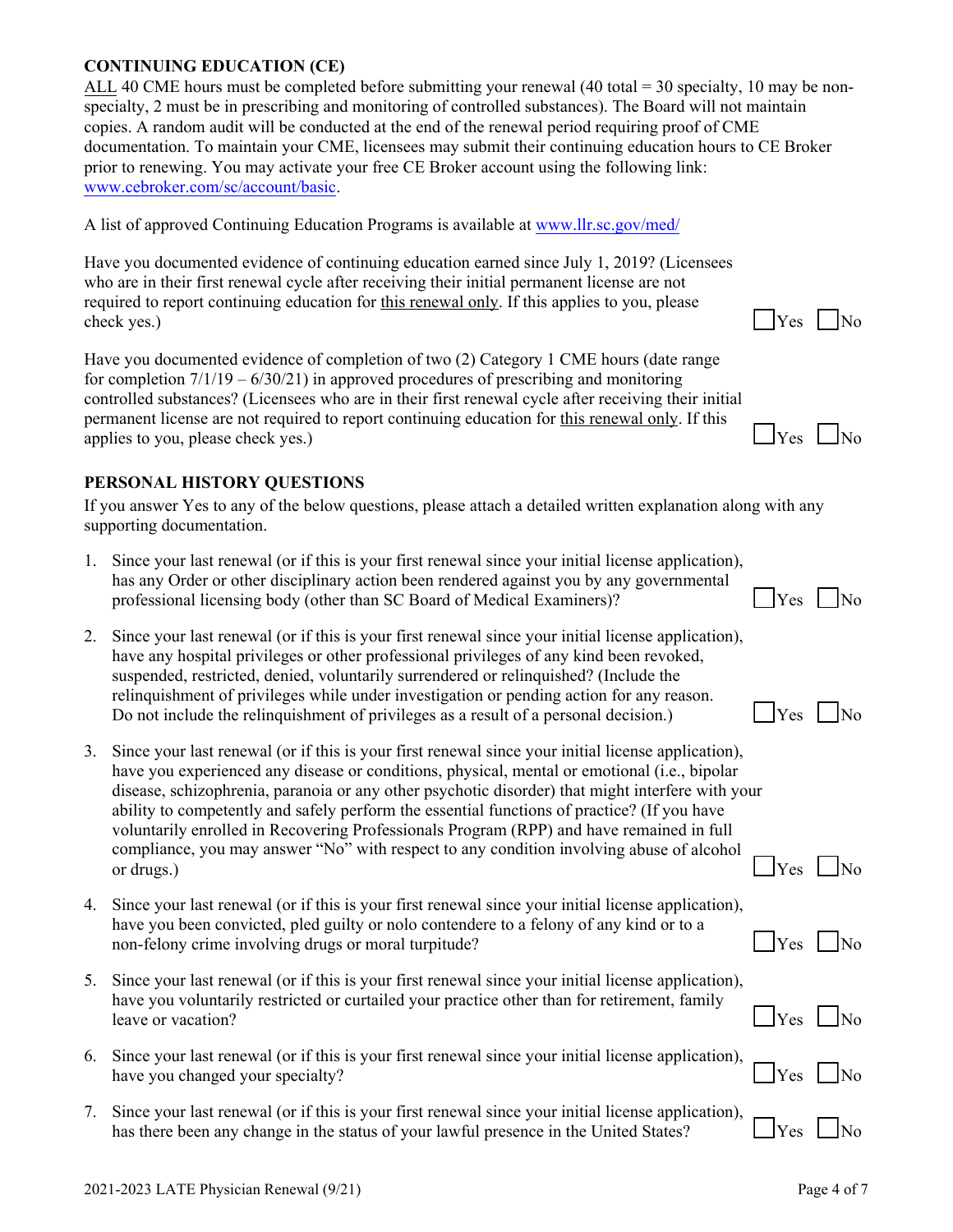#### **ATTESTATION**

I HEREBY swear/affirm I have read all questions on this renewal application and have answered truthfully, accurately and completely. I hereby acknowledge that failure to answer these questions truthfully, accurately and completely shall constitute cause for the initiation of disciplinary action against my South Carolina licensure.

| $\sim$<br>Signature: | )ate<br>'uw. |  |
|----------------------|--------------|--|
|                      |              |  |

#### **PRIVACY NOTICE**

South Carolina law requires the agency to collect personal information which is only disseminated as required by law. The South Carolina Freedom of Information Act ensures that the public has a right to access appropriate records and information possessed by a government agency. Therefore, some personal information on your renewal application and other documents on file may be subject to public scrutiny or release. The Department collects and disseminates personal information in compliance with The South Carolina Freedom of Information Act, the South Carolina Family Privacy Protection Act and other applicable privacy laws and regulations. Additionally, the Department shares certain information on the application with other governmental agencies for various governmental purposes, including research and statistical purposes.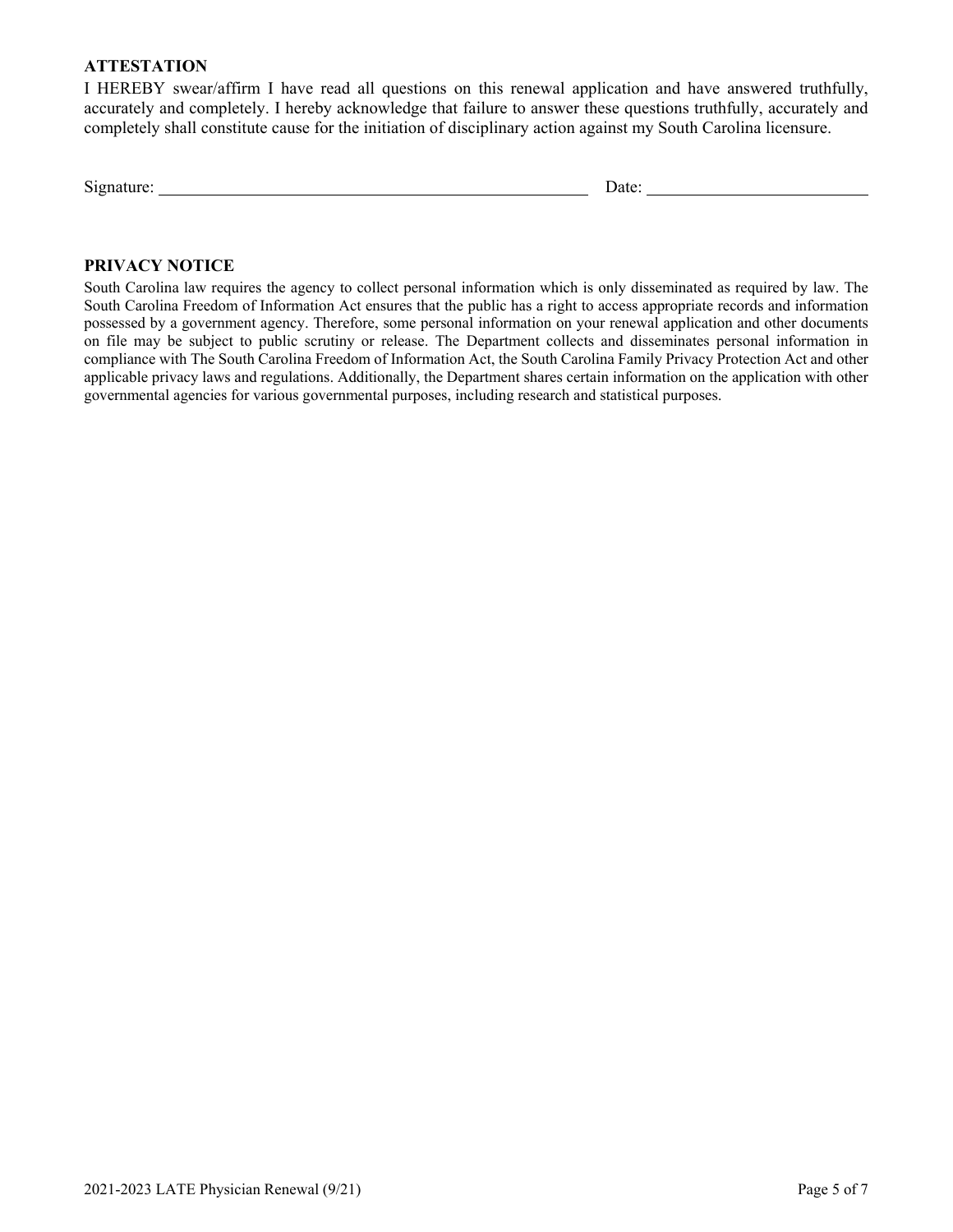#### **PRACTICE ACTIVITY STATEMENT MADE PURSUANT TO SC CODE 40-47-43**

Licensee Name: License Number:

#### **I understand this is a sworn statement made under oath.**

#### **I hereby certify that: (Check one)**

 I **have not** practiced medicine in South Carolina since the lapse of my South Carolina medical license on June 30, 2021.

I **have** practiced medicine in South Carolina since the lapse of my medical license on June 30, 2021.

I HEREBY swear/affirm I have read all questions on this renewal application and have answered truthfully, accurately and completely. I hereby acknowledge that failure to answer these questions truthfully, accurately and completely shall constitute cause for the initiation of disciplinary action against my South Carolina licensure.

| Print Notary Name: 1988 and 2008 and 2010 and 2010 and 2010 and 2010 and 2010 and 2010 and 2010 and 2010 and 20 |  |  |  |
|-----------------------------------------------------------------------------------------------------------------|--|--|--|
|                                                                                                                 |  |  |  |
|                                                                                                                 |  |  |  |
|                                                                                                                 |  |  |  |

{Seal}

#### **PRIVACY NOTICE**

South Carolina law requires the agency to collect personal information which is only disseminated as required by law. The South Carolina Freedom of Information Act ensures that the public has a right to access appropriate records and information possessed by a government agency. Therefore, some personal information on your renewal application and other documents on file may be subject to public scrutiny or release. The Department collects and disseminates personal information in compliance with The South Carolina Freedom of Information Act, the South Carolina Family Privacy Protection Act and other applicable privacy laws and regulations. Additionally, the Department shares certain information on the application with other governmental agencies for various governmental purposes, including research and statistical purposes.